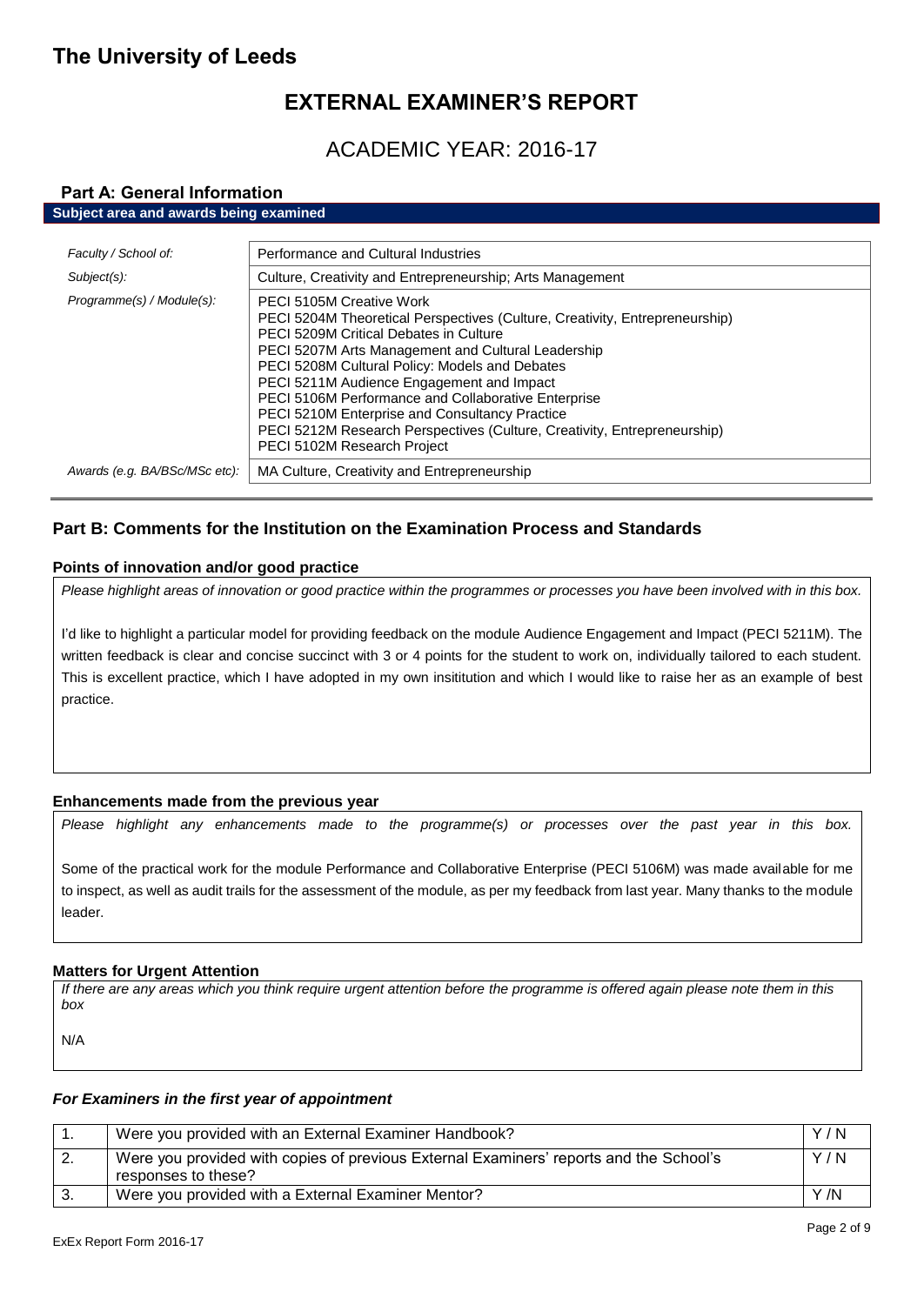## *For Examiners completing their term of appointment*

| 4. | Have you observed improvements in the programme(s) over the period of your appointment?            | Y/N  |
|----|----------------------------------------------------------------------------------------------------|------|
| 5. | Has the school responded to comments and recommendations you have made?                            | Y/N  |
| 6. | Where recommendations have not been implemented, did the school provide clear reasons for<br>this? | Y/N  |
|    | Have you acted as an External Examiner Mentor?                                                     | Y /N |

*Please comment on your experience of the programme(s) over the period of your appointment, remarking in particular on changes from year to year and the progressive development and enhancement of the learning and teaching provision, on standards achieved, on marking and assessment and the procedures of the School*

### **Standards**

| 8.                                                                                                                                                                                                                                                                                                                                                                                                                                                                                                                                                                                                                        | Is the overall programme structure coherent and appropriate for the level of study?                                                                                                                                                                                                                                                                                                                                                                                                                                                                                                                                                                                                                                                                                                                                                                       | Y       |
|---------------------------------------------------------------------------------------------------------------------------------------------------------------------------------------------------------------------------------------------------------------------------------------------------------------------------------------------------------------------------------------------------------------------------------------------------------------------------------------------------------------------------------------------------------------------------------------------------------------------------|-----------------------------------------------------------------------------------------------------------------------------------------------------------------------------------------------------------------------------------------------------------------------------------------------------------------------------------------------------------------------------------------------------------------------------------------------------------------------------------------------------------------------------------------------------------------------------------------------------------------------------------------------------------------------------------------------------------------------------------------------------------------------------------------------------------------------------------------------------------|---------|
| 9.                                                                                                                                                                                                                                                                                                                                                                                                                                                                                                                                                                                                                        | Does the programme structure allow the programme aims and intended learning outcomes to be<br>met?                                                                                                                                                                                                                                                                                                                                                                                                                                                                                                                                                                                                                                                                                                                                                        | Y       |
| 10.                                                                                                                                                                                                                                                                                                                                                                                                                                                                                                                                                                                                                       | Are the programme aims and intended learning outcomes commensurate with the level of award?                                                                                                                                                                                                                                                                                                                                                                                                                                                                                                                                                                                                                                                                                                                                                               | Y       |
| 11.                                                                                                                                                                                                                                                                                                                                                                                                                                                                                                                                                                                                                       | Did the Aims and ILOs meet the expectations of the national subject benchmark (where relevant)?                                                                                                                                                                                                                                                                                                                                                                                                                                                                                                                                                                                                                                                                                                                                                           | Y       |
| 12.                                                                                                                                                                                                                                                                                                                                                                                                                                                                                                                                                                                                                       | Is the programme(s) comparable with similar programmes at other institutions?                                                                                                                                                                                                                                                                                                                                                                                                                                                                                                                                                                                                                                                                                                                                                                             | Y       |
|                                                                                                                                                                                                                                                                                                                                                                                                                                                                                                                                                                                                                           | Please use this box to explain your overall impression of the programme structure, design, aims and intended<br>learning outcomes.                                                                                                                                                                                                                                                                                                                                                                                                                                                                                                                                                                                                                                                                                                                        |         |
|                                                                                                                                                                                                                                                                                                                                                                                                                                                                                                                                                                                                                           | The aims, objectives and learning outcomes of the programme are appropriate for a Master's degree in<br>this subject area. The programme provides an strong balance of theoretical perspectives, research<br>training and practical, industry and vocational aspects. The course produces graduates who will occupy<br>administrative, management and leadership roles in cultural and creative organisations, or work in roles<br>which draw on their skills as creative entrepreneurs in both public and private sectors, in the fields of<br>creative work, cultural policy, regeneration, arts marketing and arts and cultural management. It also<br>offers the appropriate means of progression to PhD study. The programme is appropriate for an<br>international cohort, with the content reflecting the creative and cultural sectors worldwide. |         |
| 13.                                                                                                                                                                                                                                                                                                                                                                                                                                                                                                                                                                                                                       | Is the influence of research on the curriculum and learning and teaching clear?                                                                                                                                                                                                                                                                                                                                                                                                                                                                                                                                                                                                                                                                                                                                                                           | Y       |
|                                                                                                                                                                                                                                                                                                                                                                                                                                                                                                                                                                                                                           | Please explain how this is/could be achieved (examples might include: curriculum design informed by current research<br>in the subject; practice informed by research; students undertaking research)                                                                                                                                                                                                                                                                                                                                                                                                                                                                                                                                                                                                                                                     |         |
|                                                                                                                                                                                                                                                                                                                                                                                                                                                                                                                                                                                                                           | The curriculum is both informed by and based around current research, which means that students gain access to<br>cutting-edge scholarship, and get a sense of how research informs teaching. The reading lists are up-to-date and<br>reflect current scholarship. Students are taught how to conduct research appropriate to the creative sectors and their<br>final individual project tests their availability to conceptualise, undertake and write up their own research project.                                                                                                                                                                                                                                                                                                                                                                    |         |
| $\overline{14}$ .                                                                                                                                                                                                                                                                                                                                                                                                                                                                                                                                                                                                         | Does the programme form part of an Integrated PhD?                                                                                                                                                                                                                                                                                                                                                                                                                                                                                                                                                                                                                                                                                                                                                                                                        | $Y/N$ ? |
|                                                                                                                                                                                                                                                                                                                                                                                                                                                                                                                                                                                                                           | Please comment on the appropriateness of the programme as training for a PhD:                                                                                                                                                                                                                                                                                                                                                                                                                                                                                                                                                                                                                                                                                                                                                                             |         |
| I'm not clear on what an 'integrated PhD is' but the programme prepares students for further study and whets their<br>appetite for doctoral research. The feedback for the highest performing students often encourages them to pursue<br>getting their work published and to explore doctoral study. It is great to see this progression being actively<br>encouraged by staff members. As above, Students are taught how to conduct research appropriate to the creative<br>sectors and their final individual project tests their availability to conceptualise, undertake and write up their own<br>research project. |                                                                                                                                                                                                                                                                                                                                                                                                                                                                                                                                                                                                                                                                                                                                                                                                                                                           |         |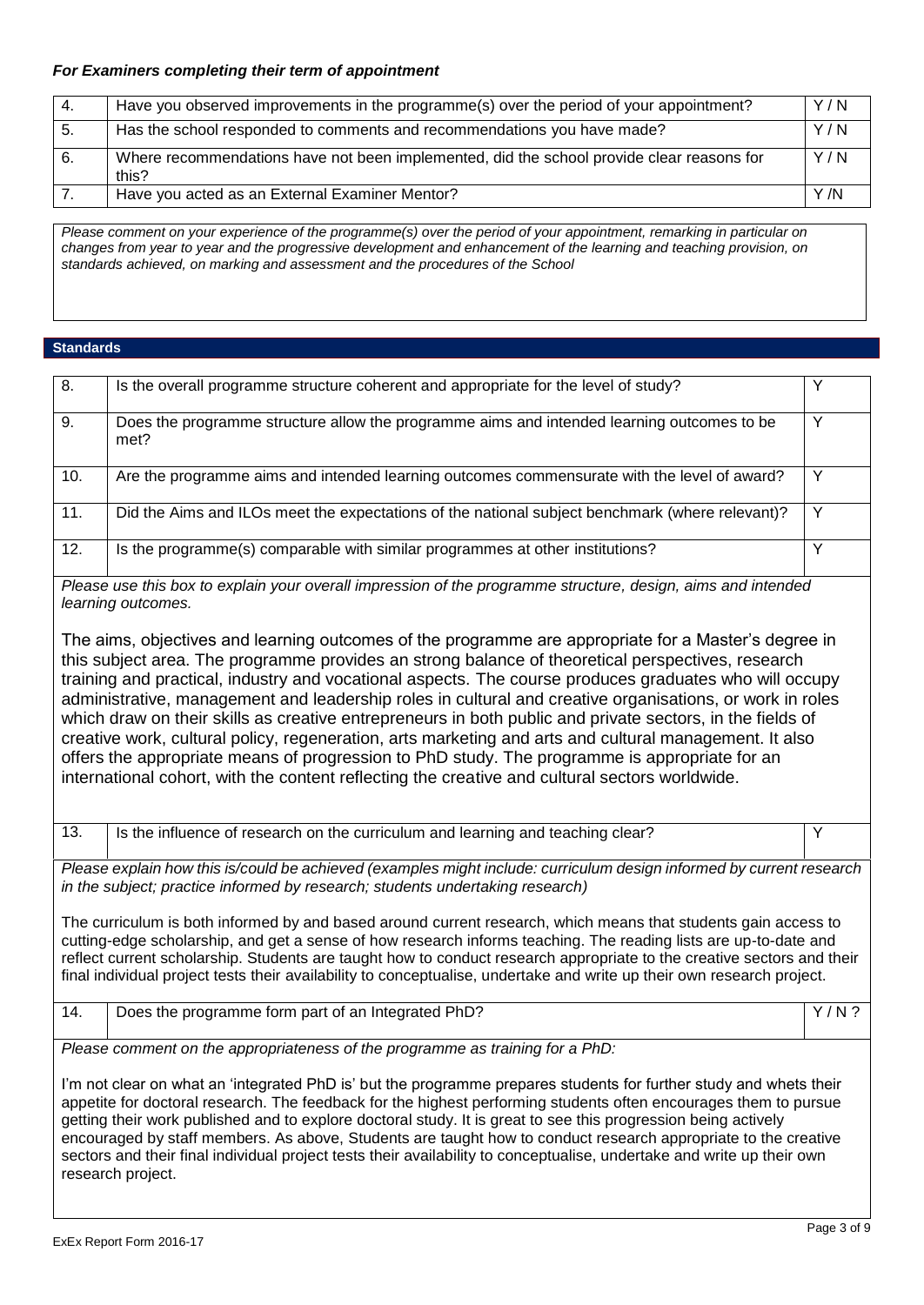| 15.                                                                                          | Does the programme include clinical practice components?                                                                                                                                                                                | Y/N |
|----------------------------------------------------------------------------------------------|-----------------------------------------------------------------------------------------------------------------------------------------------------------------------------------------------------------------------------------------|-----|
| Please comment on the learning and assessment of practice components of the curriculum here: |                                                                                                                                                                                                                                         |     |
|                                                                                              | The assessments are varied and include: pitch presentations, placements, academic essays, critical<br>reflections and business plans, as well as practical work, and group work. The feedback is instructive,<br>clear and encouraging. |     |
| 16.                                                                                          | Is the programme accredited by a Professional or Statutory Regulatory Body (PSRB)?                                                                                                                                                      | N   |
| Please comment on the value of, and the programme's ability to meet, PSRB requirements here: |                                                                                                                                                                                                                                         |     |
| N/A                                                                                          |                                                                                                                                                                                                                                         |     |

## **Assessment and Feedback**

| 17.                                                                                                                                                                                                                                                                                                                                                                                                                                                                                                      | Does the programme design clearly align intended learning outcomes with assessment?                                                | Y |  |
|----------------------------------------------------------------------------------------------------------------------------------------------------------------------------------------------------------------------------------------------------------------------------------------------------------------------------------------------------------------------------------------------------------------------------------------------------------------------------------------------------------|------------------------------------------------------------------------------------------------------------------------------------|---|--|
| Please comment on the assessment methods and the appropriateness of these to the ILOs, in particular: the design<br>and structure of the assessment methods, and the arrangements for the marking of modules and the classification of awards; the<br>quality of teaching, learning and assessment methods that may be indicated by student performance.                                                                                                                                                 |                                                                                                                                    |   |  |
|                                                                                                                                                                                                                                                                                                                                                                                                                                                                                                          | See 15 above.                                                                                                                      |   |  |
| The marking shows a good range of grades, although the grading for the final project were lower overall this year<br>compared to the previous cohort. The ratification process was carried out correctly.                                                                                                                                                                                                                                                                                                |                                                                                                                                    |   |  |
| 18.                                                                                                                                                                                                                                                                                                                                                                                                                                                                                                      | Is the design and structure of the assessment methods appropriate to the level of award?                                           | Y |  |
| 19.                                                                                                                                                                                                                                                                                                                                                                                                                                                                                                      | Were students given adequate opportunity to demonstrate their achievement of the programme<br>aims and intended learning outcomes? | Y |  |
| Please comment on the academic standards demonstrated by the students and, where possible, their performance in relation<br>to students on comparable courses; the strengths and weaknesses of the students as a cohort:                                                                                                                                                                                                                                                                                 |                                                                                                                                    |   |  |
| There are no issues on the programme with regards to quality of work. The only point worth a special mention here is that the<br>more reflective work can result in superficiality. There may also be a cultural difference here due to the high number of Chinese<br>students on the programme, whose educational background does not train them for critical thinking or for them to foreground their<br>own voice in their academic work. Some additional reading on reflexivity may be helpful here. |                                                                                                                                    |   |  |
| Please use this box to provide any additional comments you would like to make in relation to assessment and<br>feedback:                                                                                                                                                                                                                                                                                                                                                                                 |                                                                                                                                    |   |  |
| There is some inconsistency in relation to feedback. This may be due to a teaching team that covers multiple<br>programmes and external markers. Conversations about standardisation and benchmarking may be useful. I<br>mentioned this point at the exam board meeting.                                                                                                                                                                                                                                |                                                                                                                                    |   |  |

# **The Progression and Awards Process**

| 20. | Were you provided with guidance relating to the External Examiner's role, powers and<br>responsibilities in the examination process? |              |
|-----|--------------------------------------------------------------------------------------------------------------------------------------|--------------|
| 21. | Was the progression and award guidance provided sufficient for you to act effectively as an<br><b>External Examiner?</b>             |              |
| 22. | Did you receive appropriate programme documentation for your area(s) of responsibility?                                              |              |
| 23. | Did you receive appropriate module documentation for your area(s) of responsibility?                                                 | v            |
| 24. | Did you receive full details of marking criteria applicable to your area(s) of responsibility?                                       |              |
| 25. | Were you provided with all draft examination papers/assessments?                                                                     | v            |
| 26. | Was the nature and level of the assessment questions appropriate?                                                                    | $\checkmark$ |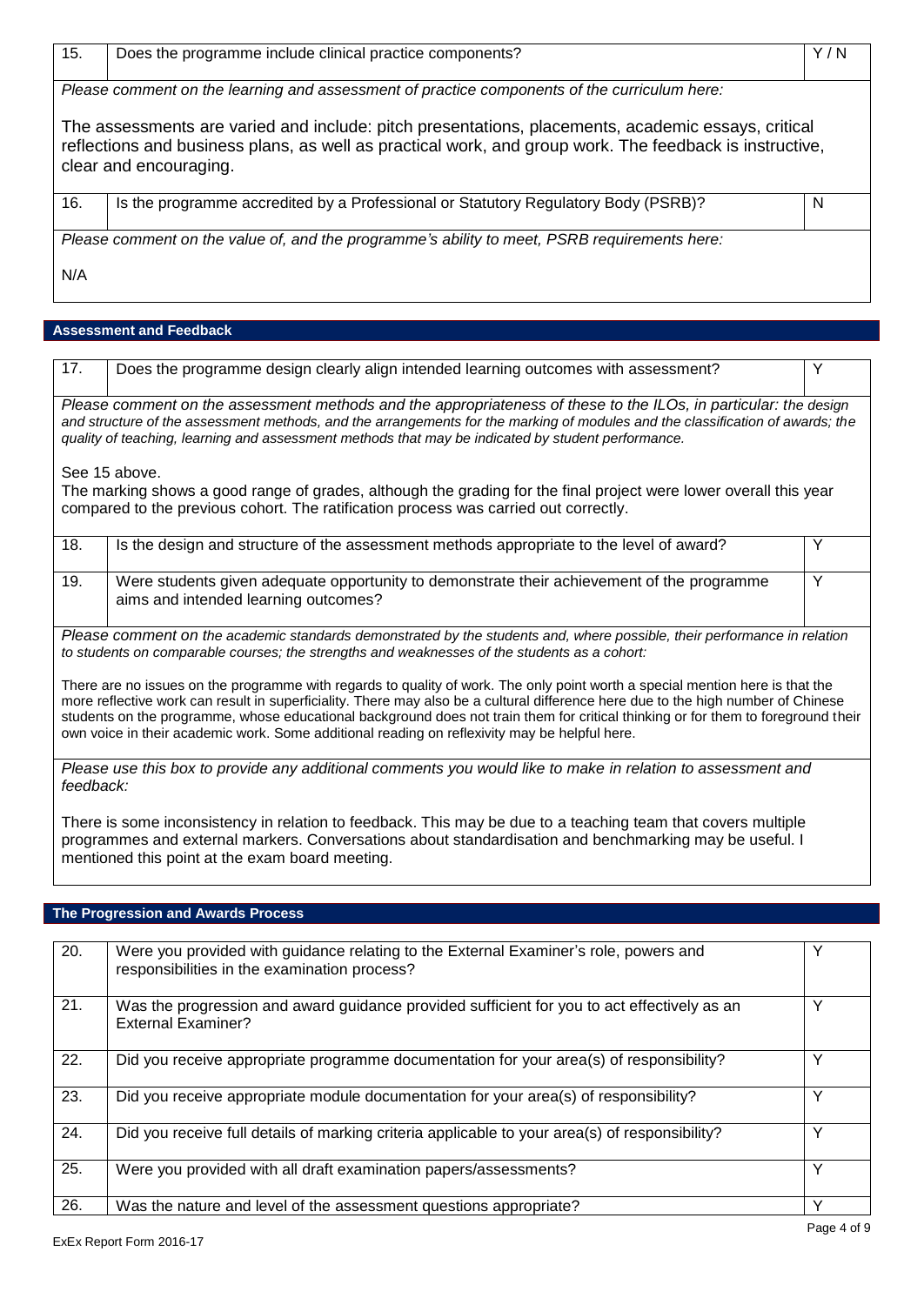| 27. | Were suitable arrangements made to consider your comments on assessment questions?                                                                | Y |
|-----|---------------------------------------------------------------------------------------------------------------------------------------------------|---|
| 28. | Was sufficient assessed work made available to enable you to have confidence in your evaluation<br>of the standard of student work?               | Y |
| 29. | Were the examination scripts clearly marked/annotated?                                                                                            | Y |
| 30. | Was the choice of subjects for final year projects and/or dissertations appropriate?                                                              | Y |
| 31. | Was the method and standard of assessment appropriate for the final year projects and/or<br>dissertations?                                        | Y |
| 32. | Were the administrative arrangements satisfactory for the whole process, including the operation of<br>the Progression and Awards Board?          | Y |
| 33. | Were you able to attend the Progression and Awards Board meeting?                                                                                 | Y |
| 34. | Were you satisfied with the recommendations of the Progression and Awards Board?                                                                  | Y |
| 35. | Were you satisfied with the way decisions from the School Special Circumstances meeting were<br>communicated to the Progression and Awards Board? | Y |
|     | Please use this box to provide any additional comments you would like to make on the questions above:                                             |   |
| N/A |                                                                                                                                                   |   |

## **Other comments**

### **Please use this box if you wish to make any further comments not covered elsewhere on the form**

As last year, the programme is in good shape. There is a good range of modules and varied modes of assessment. It is well organised and delivered. Students also have the opportunity for students to shape research questions around their own interests by devising their own essay and/or research questions.

There have been some staffing changes, due to the bereavement of a member of staff and the resignation of another due to long-term sickness. I welcome the new appointments, and commend the existing staff for ensuring that standards were maintained in the period of instability.

I have some summaries and comments about individual modules:

## **PECI 5204M Theoretical Perspectives: Culture, Creativity and Entrepreneurship**

This is a big and well organised module that is team taught. The split assignments ensure that the students engage with a broad base of theory. I looked over the longer essay and randomly selected from across the submissions. The grading appears to be fair and accurate, although sometimes the feedback can be overly general and often short, e.g. around 50 words is insufficient for a 5,000 word essay.

## **PECI 5209M Critical Debates in Culture and Place**

This is an interesting, co-taught module with a split assignment. The assignment encourages students to devise their own focus, so it is good to see such a breadth of topics being tackled. I sampled the essays, as the presentation and associated materials were not available. It would be good to see the videos of the presentations next year. The marking is fair and accurate, with extensive critical feedback provided. Some assignments feature the student's names. Anonymity should be ensured and maintained.

## **PECI 5212M Research Perspectives (Culture, Creativity, Entrepreneurship)**

This is a well-organised module. The student work shows variety and breadth, but could be more engaged with the research methods literature. The feedback is short but constructive and clear. It gives students a good sense of how to improve their work. Another split assessment. I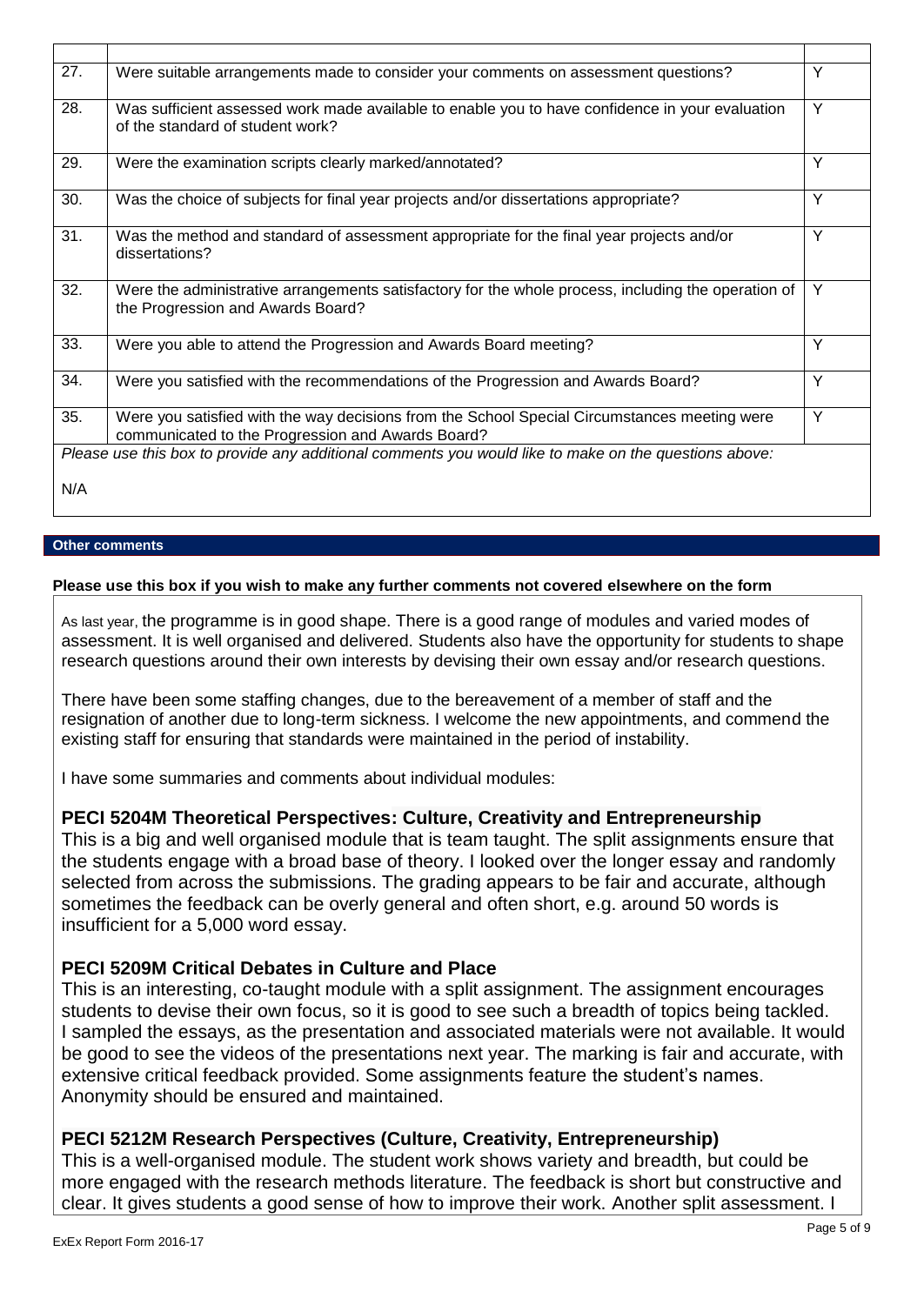randomly selected a spread of samples from a range of grades, as I was having some difficulty with the online system. Whilst the presentations were not made available, the tutor's grading notes were accessible, which is very helpful and provides an important audit trail for ensuring quality and transparency.

## **PECI 5102M Research Project**

A great range and breadth of students' work here and a good mix of grades, covering the whole spectrum and no fails, which is a testament to the teaching on the programme and the level of support provided by the department. This continues to build on work of a good standard over the last few years. It was especially impressive due to the changes in the teaching team, with new appointments brought in and issues with staffing over illness and the sad and sudden death of a key member of the teaching team.

To cross check consistency due to the larger marking team with some new appointments, some assignments were referred to a third marker for spot checking and moderation. This is a fair amount of extra work for a teaching team already stretched, but commendable and worth a mention in the report as it demonstrates the commitment to ensuring and maintaining quality and standards. A special thanks to **and ...** and ...

## **PECI5106M Performance and Collaborative Enterprise**

Many thanks to for making the practical materials available. I inspected an extensive collection of students' work, marksheets and marking notes. The marking looks fair and accurate, and the written feedback is thorough and detailed, although the grades are rather bunched. The student's work is not particularly strong, which is reflected in the grades and as such, it would be helpful to see more critical feedback, with students given clear instructions for how they could improve their work. The work in general seems very under-theorised. The module information is dispersed and fragmented across several different documents, which is confusing to me and inconsistent with the other modules in the department.

## **PECI5207M Arts Management and Cultural Leadership**

This is a well prepared and organised module. The assessment is a mixture of presentation and essay. It would be good to see the videos of the presentations next year. The essays show a good range of marks and are fairly and accurately graded, with helpful and constructive comments. One note of consideration: there is some variation in the markers in terms of format. This is to be expected when there is more than one tutor on the programme. However, it might be worth considering whether the feedback can be made more uniform. i.e. if one tutor uses the 2/3/4 things to improve model, maybe both could or neither use this. Students inevitably compare notes and so it might be worth considering this?

Some essays have the student's names included on the assignment. These should be anonymised to ensure fair and impartial marking procedures. Perhaps it's worth re-reminding the students about this important aspect of submission protocol?

## **PECI5211M Audience Engagement and Impact**

This is a large well organised and delivered option module. The module material is up-to-date, extensive and relevant to the needs of those working in the arts. The assessment is vocationally relevant and useful. There is a great range shown in the work of the students, with lots of variety in the essays in terms of case studies, demonstrating the broad appeal and relevance of the module. The grading is fair and accurate and the feedback precise - detailed, digestible and direct. One minor point: the students didn't seem to understand that the written assignment was a report and needed to be in a particular format. Even some of the students with the highest grades seemed to overlook this. I can see from the module handbook that there is a long and fulsome section on how to write a report, with a detailed Q&A and links to the library for study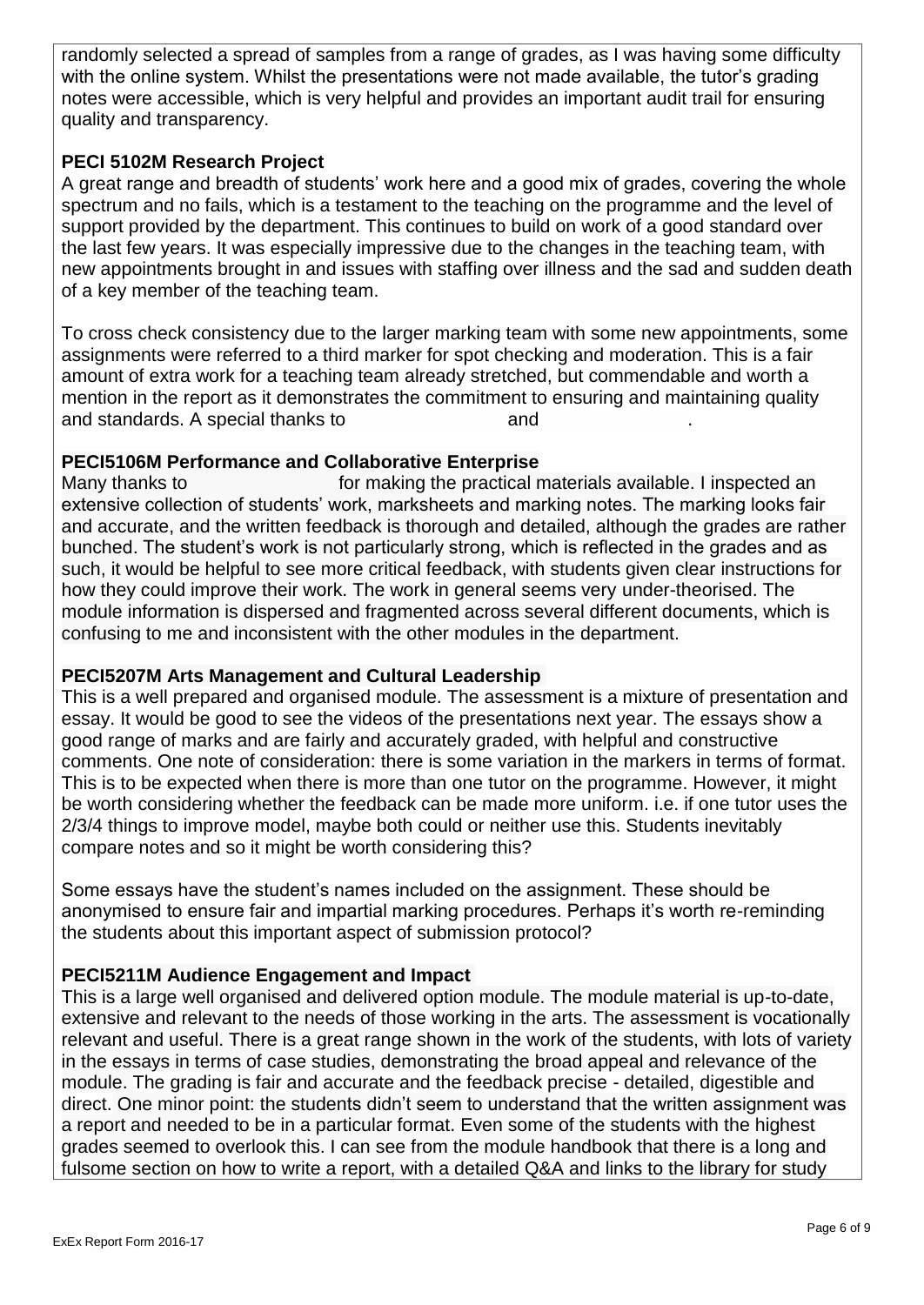skills info on report writing, so this is not a criticism of the tutor. Invitation to the tutor to consider whether there is anything that can be done to make this clearer next year?

## **PECI5210M Enterprise and Consultancy Practice**

Whilst I welcome this vocationally useful module, I have some concerns. It is organised in a different way and deviates from the standard weekly lecture and seminar format. Students have contact time with the tutor but there is less structure. The assignment is a combination of group work report, individual or group presentation, and essay. The module handbook is rather scant and the reading list could have more of an emphasis on enterprise and consultancy. At present the list is mostly generic management texts or specific to arts marketing.

I looked at the reflective essay only as the presentation materials were not made available. The marking feedback was very positive and encouraging, and the essay marks appeared quite high overall. However, there were no anomalies to speak of when we looked further at the grades during the exam board.

As this module is not running next year, there are no actions to take forward.

## **PECI5105M Creative Work**

This module has a split assessment, comprising of a presentation and research project based on a placement. The extensive reading list is great and all of the key texts are listed there. The presentation was not made available so only looked at the project work. The marking is far and accurate, and the feedback detailed and constructive. It would be good to see the videos of the presentations next year.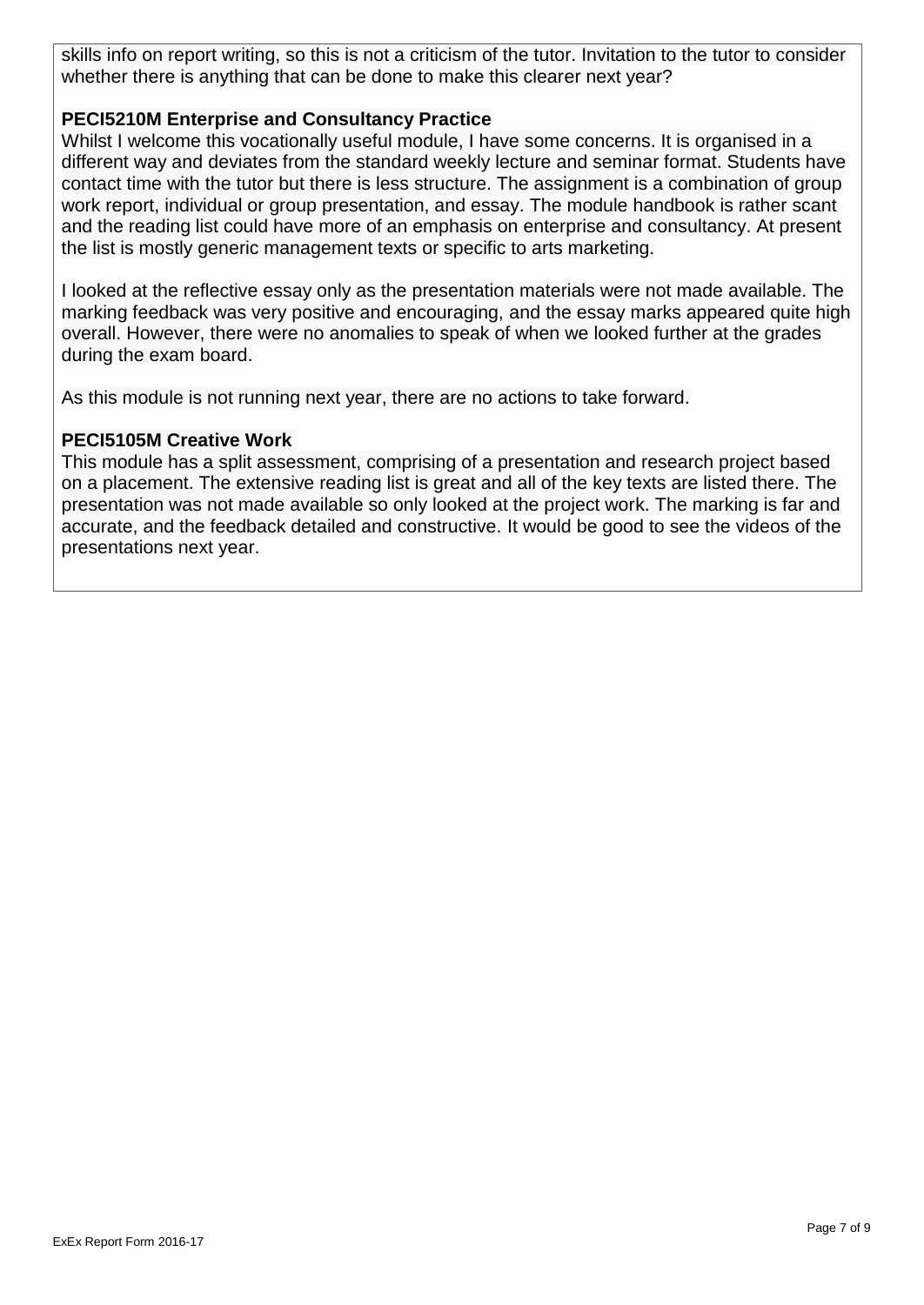| Name of School and Head of School (or nominee) |                                            |  |
|------------------------------------------------|--------------------------------------------|--|
|                                                |                                            |  |
| Title and Name of Responder:                   |                                            |  |
| Position*:                                     | Programme Leader                           |  |
| Faculty / School of:                           | <b>Performance and Cultural Industries</b> |  |
| Address for communication:                     |                                            |  |
|                                                |                                            |  |
| Email:                                         |                                            |  |
| Telephone:                                     |                                            |  |

*\*If the individual responding to the report is not the Head of School please state their position within the School.*

#### **Completing the School response**

The completed School response (including the full original report) should be attached to an e-mail and sent to the Pro-Dean for Student Education in the relevant Faculty. Following approval by the Pro-Dean for Student Education, the School must send the response (including the full original report) directly to the External Examiner. A copy must also be emailed to the Quality Assurance Team at gat@leeds.ac.uk. External Examiners should receive a formal response no later than six weeks after receipt of the original report.

#### *Response to Points of innovation and/or good practice*

We thank the reviewer for the commendation for the format of feedback for the module audiences engagement and plan to recommend tutors roll this out across all modules in the coming year

### *Response to Enhancements made from the previous year*

We are pleased you were happy with access to the missing module from last year but recognise your concern about not seeing presentations. We will endeavour to record all these for the coming year and make them available via Minerva

#### *Response to Matters for Urgent Attention*

*If any areas have been identified for urgent attention before the programme is offered again please provide a specific response to them here:*

n/a

*Response to questions 1-7 (and related comments) Schools may provide a general response; however, where Examiners raise specific points these must be addressed individually:*

The external examiner has not responded to these questions

### **Standards**

*Response to questions 8 to 16 (and related comments)*

*Schools may provide a general response; however, where Examiners raise specific points these must be addressed individually:*

We thank the examiner for their positive comments on the programme, in terms of content, as well as the balance between being academically robust while also improving students employability.

**Assessment and Feedback**

*Response to questions 17 to 19 (and related comments)*